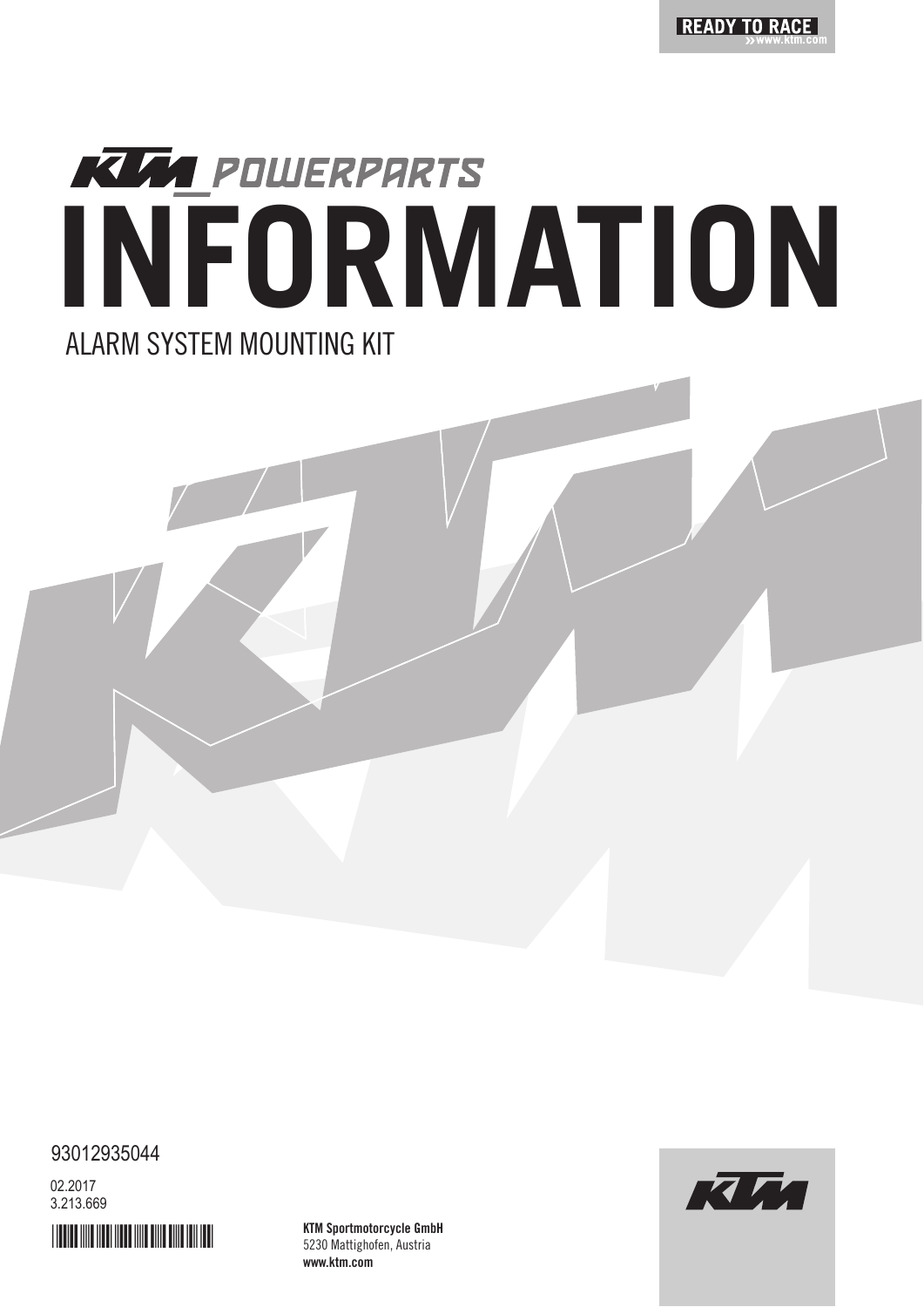# **3 DEUTSCH**

Wir freuen uns, dass Sie sich für dieses Produkt entschieden haben.

Unser hochwertiges Qualitätsprodukt ist rennerprobt und wurde speziell für sportliche Herausforderungen entwickelt. Eine korrekte Montage des Produktes ist unerlässlich, um ein Maximum an Sicherheit und Funktionalität gewährleisten zu können. Bitte befolgen Sie daher die Montageanleitung oder wenden Sie sich an Ihren autorisierten Fachhändler.

Für falsche Montage oder Verwendung dieses Produktes kann der (Quasi-)Hersteller bzw. Lieferant nicht zur Verantwortung gezogen werden. Vielen Dank.

## **5 ENGLISH**

#### Thank you for choosing this product.

Our high quality product has been tested under racing conditions and was developed specifically for use in sports activities. Correct installation of the product is essential to ensure that a maximum degree of safety and functionality is achieved. Therefore, please follow the installation instructions or contact your authorized dealer.

The (quasi) manufacturer or supplier cannot be held responsible for products that are incorrectly mounted or inappropriately used.

Thank you.

### **7 ITALIANO**

#### Grazie per aver scelto questo prodotto.

Questo nostro prodotto di pregiata qualità è collaudato nelle competizioni ed è stato sviluppato specificamente per gare sportive. Il montaggio corretto del prodotto è fondamentale per garantirne la massima sicurezza e funzionalità. Rispetti quindi le istruzioni di montaggio o rivolgersi al proprio concessionario autorizzato. Il produttore (detentore del marchio)/fornitore non può essere considerato responsabile per un montaggio o impiego errato del presente prodotto. Vi ringraziamo per l'attenzione!

### **9 FRANÇAIS**

Merci d'avoir porté votre choix sur ce produit.

Notre produit de haute qualité est éprouvé pour les compétitions et a été conçu spécialement pour un usage sportif. Un montage approprié du produit est indispensable pour garantir une sécurité et une fonctionnalité maximales du véhicule. C'est pourquoi nous vous invitons à suivre scrupuleusement le manuel de montage ou à vous adresser à votre revendeur agréé.

En cas de montage ou d'utilisation non conformes de ce produit, le (quasi) constructeur ou le fournisseur déclinent toute responsabilité. Merci !

# **12 ESPA**

Le agradecemos que se haya decidido por este producto.

Este producto de alta calidad está probado para la competición y se ha desarrollado específicamente para las exigencias de este deporte. Para poder garantizar los máximos niveles de seguridad y funcionalidad, es imprescindible que el producto se monte correctamente. Por este motivo, es muy importante que siga las instrucciones del manual de montaje o que se ponga en contacto con su concesionario autorizado.

El (cuasi) fabricante y el proveedor de este producto no se harán responsables del montaje y el uso incorrectos. ¡Muchas gracias!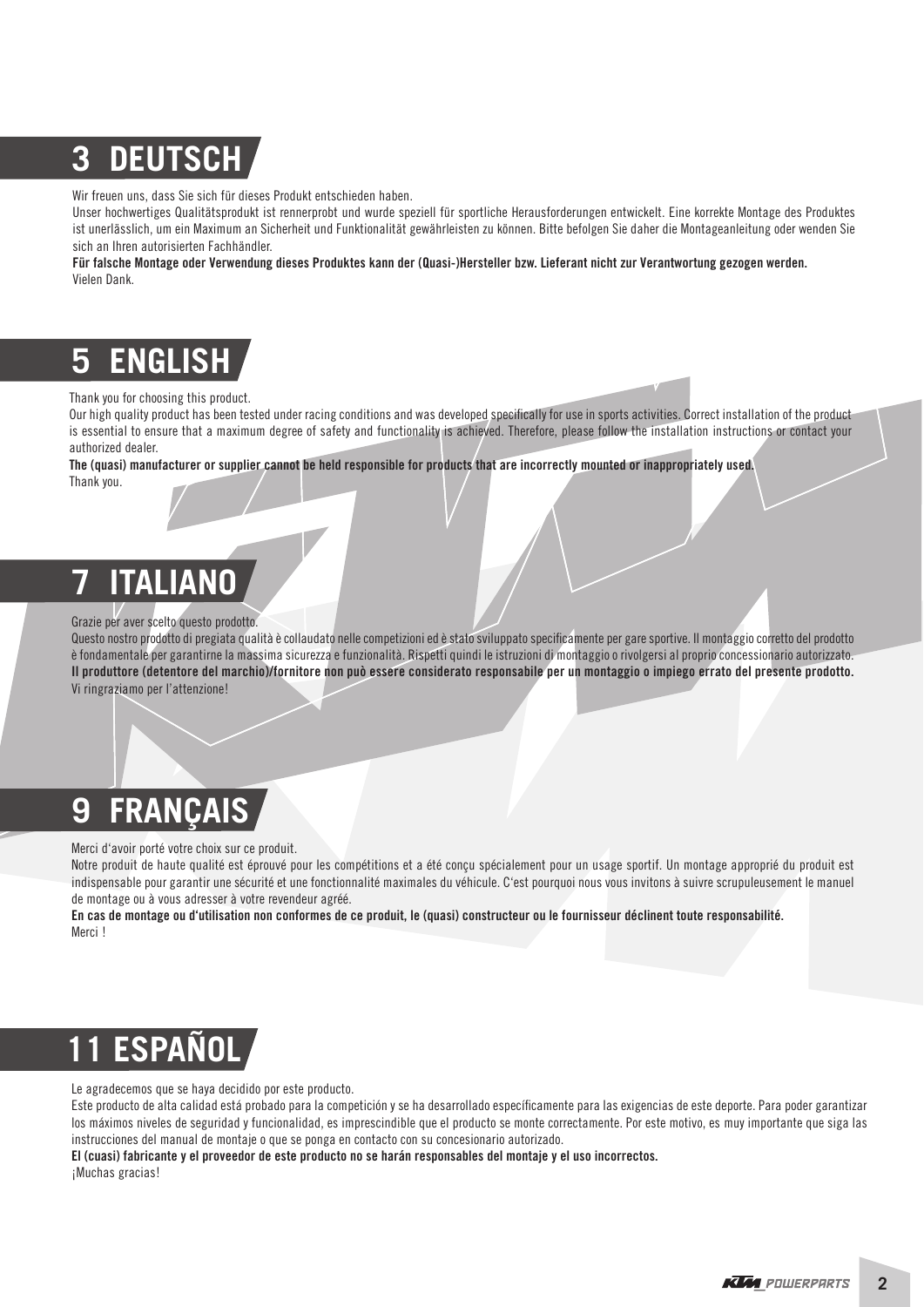



#### **Lieferumfang**

- 1x Halteblech Alarmanlage  $\bullet$
- 1x Reed Schalter mit Gegenstück <sup>2</sup>
- $2x$  Gummiauflage  $\bigcirc$
- 1x Gummiauflage <sup>4</sup>
- 2x Schraube M4x25 <sup>6</sup>
- 2x Mehrbereichsblechmutter M4 <sup>O</sup>
- 1x Distanzscheibe <sup>1</sup>
- 1x Kabelbinder <sup>®</sup>
- 4x Blechschraube <sup>®</sup>

#### **Vorarbeit**

- Beifahrersitzbank abnehmen (s. Bedienungsanleitung).

#### **Montage**

- Gummiauflagen  $\bullet$  und  $\bullet$  auf das Halteblech  $\bullet$  (alles Lieferumfang) kleben.
- Mehrbereichsblechmuttern <sup>O</sup> (Lieferumfang) montieren.
- Alarmanlage  $\Phi$  (nicht im Lieferumfang) positionieren.
- Schrauben  $\Theta$  (Lieferumfang) montieren und festziehen.
- Kabelbinder  $\Theta$  (Lieferumfang) montieren, aber noch nicht festziehen.







- Schrauben **10** entfernen.
- Aufnahmen für Beifahrersitzbank entfernen.
- $-$  Schraube  $\bullet$  entfernen.
- Halteblech <sup>1</sup> entfernen.

HINWEIS Das Halteblech wird nicht wieder verbaut.

- Blindstecker  $\bullet$  vom Alarmanlagenstecker abnehmen.

#### A ACHTUNG

**Blindstecker gut aufbewahren! Dieser wird für den Betrieb ohne Alarmanlage unbedingt benötigt!**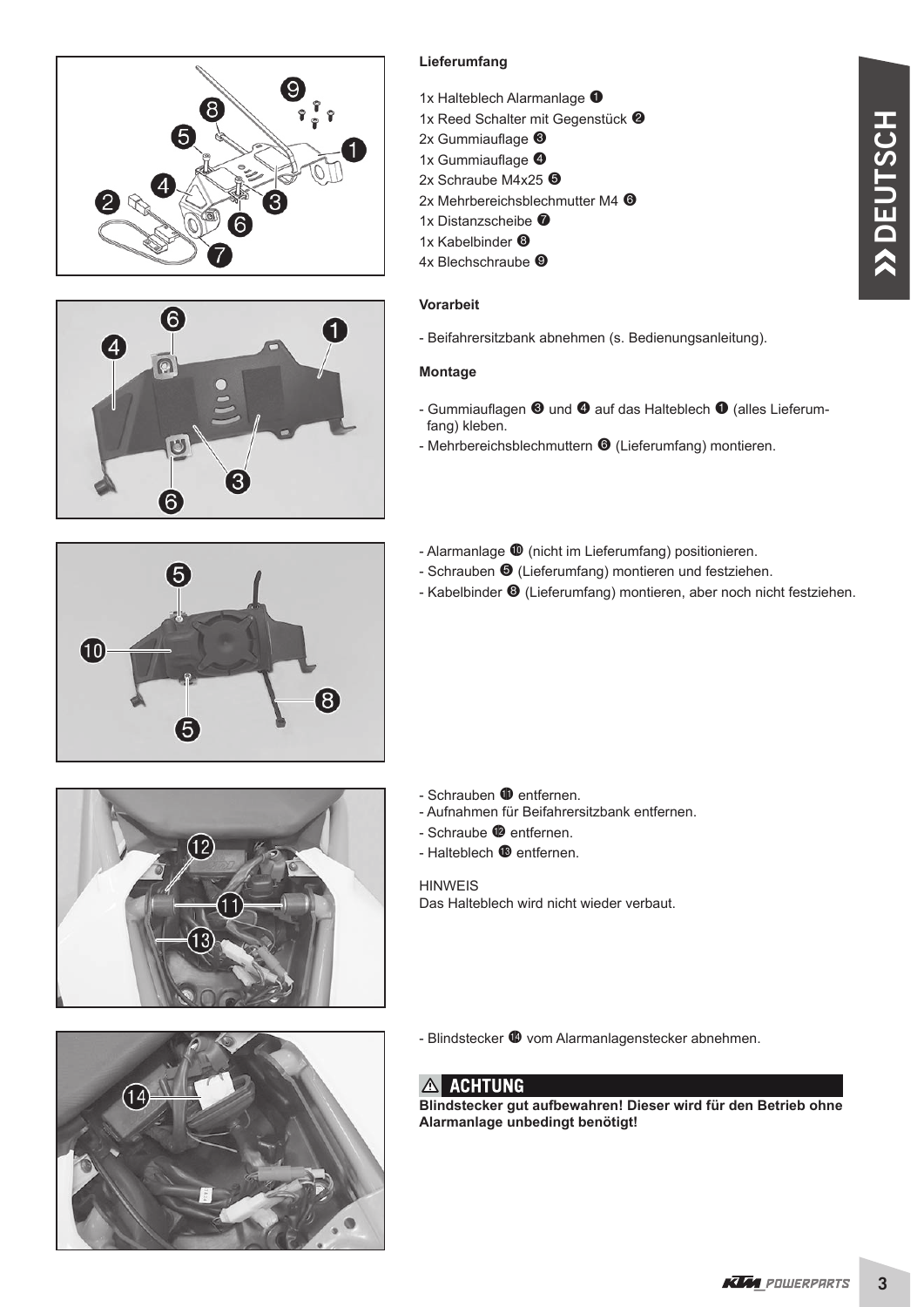

- Steckerverbindung für Alarmanlage zusammenstecken.
- Schutzkappe  $\Phi$  positionieren.
- Kabelbinder <sup>o</sup> festziehen.





- Halteblech  $\bullet$  mit Distanzscheibe  $\bullet$  (Lieferumfang) positionieren. Der Kabelzug befindet sich oberhalb des Halteblechs (s. Pfeil).

- Schraube <sup>®</sup> montieren, aber noch nicht festziehen.
- Aufnahmen für Beifahrersitzbank mit Schrauben  $\Phi$  montieren und mit 15 Nm festziehen.
- Schraube <sup>1</sup> festziehen.

- Steckerverbindung <sup>1</sup> für Reed Schalter <sup>2</sup> (Lieferumfang) zusam menstecken. - Reed Schalter <sup>2</sup> wie dargestellt aufkleben und ggf. Blechschrau
	- ben  $\Theta$  (Lieferumfang) montieren und festziehen.



- Reed Schalter <sup>2</sup> wie dargestellt auf die Beifahrersitzbank kleben und ggf. Blechschrauben <sup>O</sup> (Lieferumfang) montieren und festziehen.

### **TE VORSICHT**

**Kabel ordnungsgemäß verlegen und sicher stellen, dass die Kabel nicht geknickt oder geklemmt werden können!**

#### **Nacharbeit**

- Beifahrersitzbank montieren (s. Bedienungsanleitung).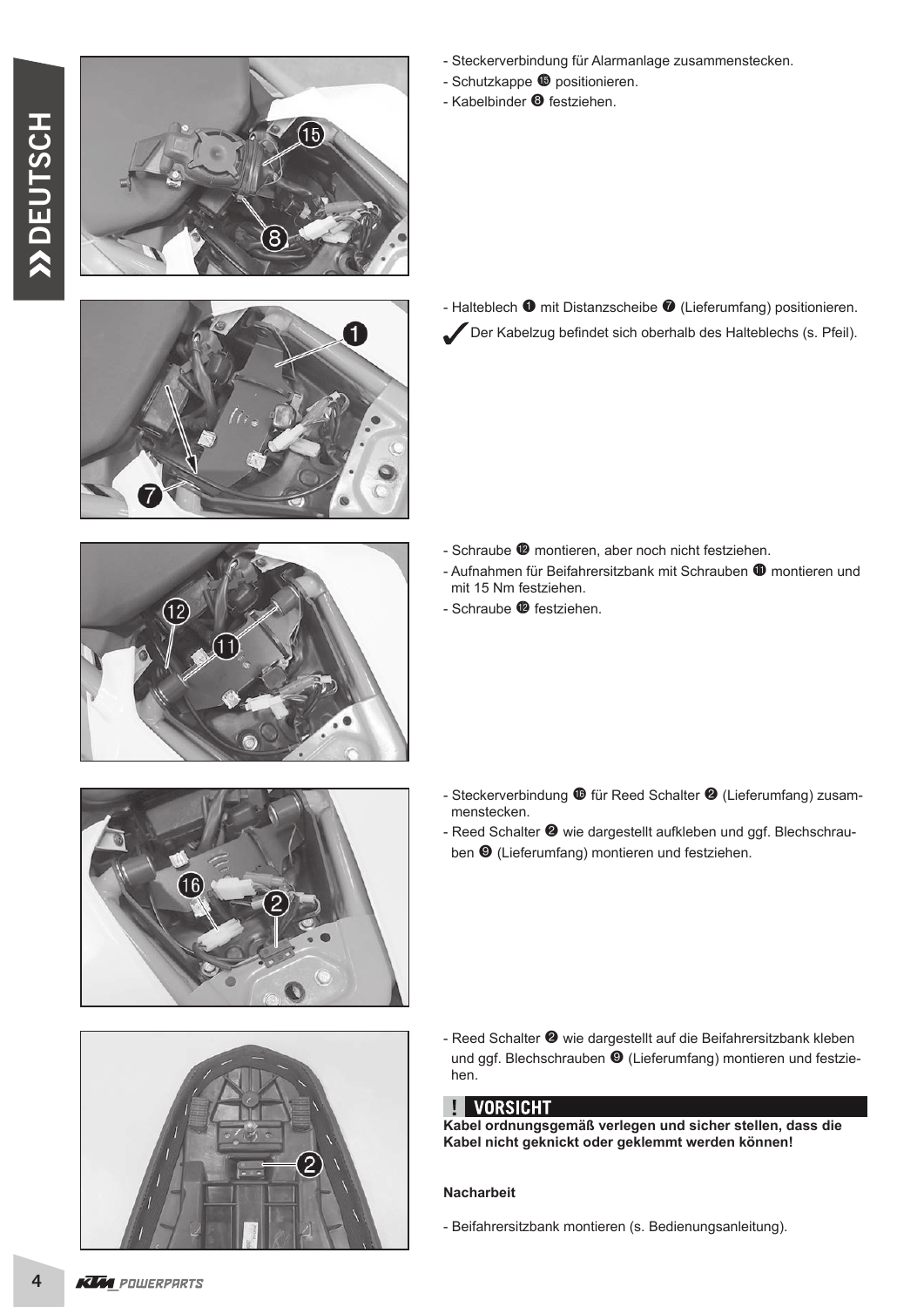





- 1x retaining bracket, alarm system  $\bullet$
- 1x reed switch with counter piece  $\bullet$
- 2x rubber support <sup>6</sup>
- 1x rubber support <sup>4</sup>
- 2x screw M6x25 <sup>6</sup>
- 2x range change metal nut M4 <sup>O</sup>
- 1x spacer washer  $\bullet$
- 1x cable tie  $\Theta$
- 4x tapping screw <sup>O</sup>

#### **Preparatory work**

- Take off the passenger seat (see the Owner's Manual).

#### **Assembly**

- Glue rubber supports  $\bullet$  and  $\bullet$  onto the retaining bracket  $\bullet$  (everything included).
- Mount range change metal nuts  $\bullet$  (included).



- Position alarm system  $\Phi$  (not included).
- Mount and tighten screws  $\bullet$  (included).
- Mount cable tie  $\bullet$  (included), but do not tighten yet.





- Remove screws  $\mathbf 0$ .
- Remove supports for passenger seat.
- Remove screw  $\mathbf{\Phi}$ .
- Remove retaining bracket  $\mathbf{\Phi}$ .

NOTE

The retaining bracket is not refitted.

- Remove dummy plug  $\bullet$  from alarm system plug.

#### A WARNING

**Store the dummy plug in a safe place! This is always required for operation without the alarm system!**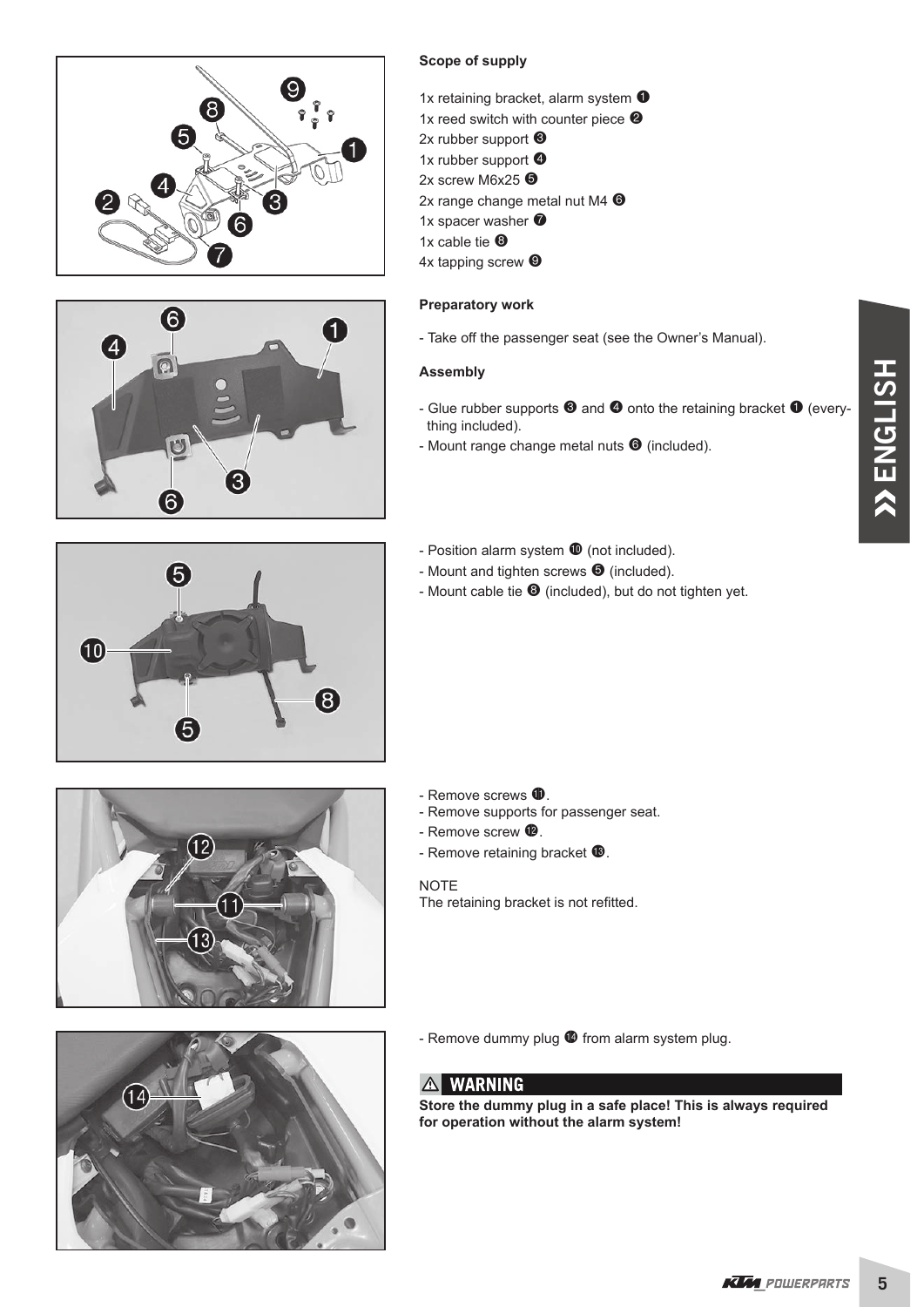

- Join plug-in connector for alarm system.
- Position protection cap  $\mathbf{\Phi}$ .
- Tighten cable tie  $\mathbf{\Theta}$ .



- Position retaining bracket  $\bullet$  with spacer washer  $\bullet$  (included). The cable pull is above the retaining bracket (see arrow).

- 
- Mount screw  $\bullet$ , but do not tighten yet.
- Mount supports for passenger seat with screws  $\Phi$  and tighten with 15 Nm.
- Tighten screw  $\mathbf{\Phi}$ .

- Join plug-in connector  $\bullet$  for reed switch  $\bullet$  (included).
- Glue on reed switch  $\bullet$  as shown and, if necessary, and mount and tighten tapping screws  $\bullet$  (included).



- Glue reed switch  $\bullet$  onto the passenger seat as shown and, if necessary, mount and tighten tapping screws  $\bullet$  (included).

#### **H** ATTENTION

**Properly route cables and ensure that the cables cannot be kinked or pinched!**

#### **Final steps**

- Install the passenger seat (see the Owner's Manual).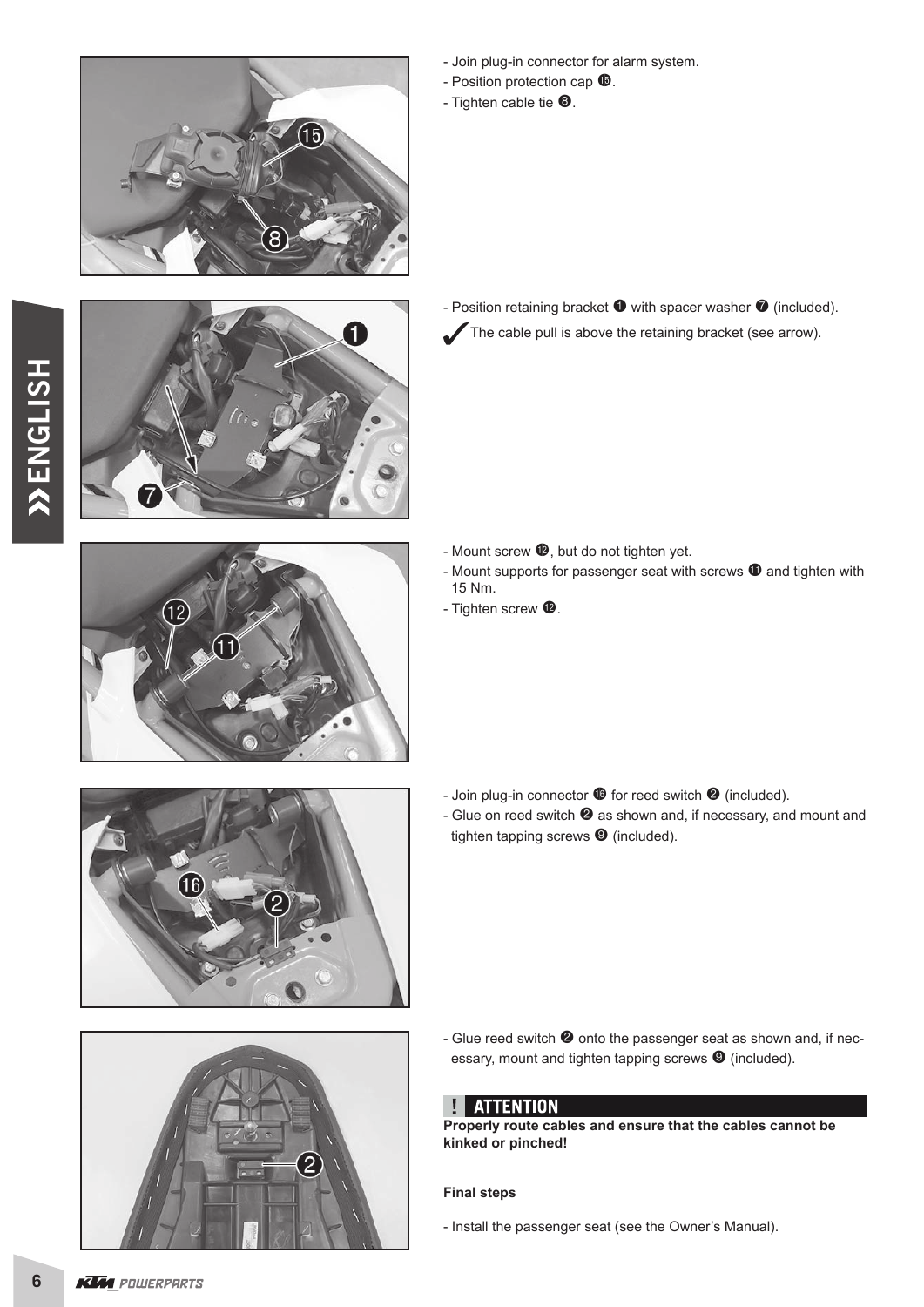



#### **Materiale fornito**

- 1 piastrina per l'impianto d'allarme  $\bullet$
- 1 contatto Reed con contropezzo <sup>2</sup>
- 2 piastrine in gomma <sup>6</sup>
- 1 piastrina in gomma  $\bullet$
- 2 viti M4x25 **O**
- 2 dadi universali per lamiera M4 <sup>O</sup>
- 1 rondella distanziale <sup>7</sup>
- 1 fascetta serracavi <sup>®</sup>
- 4 viti autofilettanti <sup>O</sup>

#### **Operazione preliminare**

- Rimuovere la sella del passeggero (v. manuale d'uso).

#### **Montaggio**

- Incollare le piastrine in gomma  $\mathbf{\Theta}$  e  $\mathbf{\Theta}$  sulla piastrina  $\mathbf{\Theta}$  (tutto in dotazione).
- Montare i dadi universali per lamiera  $\bullet$  (in dotazione).
- Posizionare l'impianto d'allarme  $\Phi$  (non in dotazione).
- Montare e serrare le viti  $\bullet$  (in dotazione).
- Montare la fascetta serracavi  $\bullet$  (in dotazione), ma non serrarla ancora.







- Rimuovere le sedi della sella passeggero.
- Rimuovere la vite  $\mathbf{\Phi}$ .
- Rimuovere la piastrina <sup>(6)</sup>.

AVVERTENZA

La piastrina non verrà rimontata.



- Rimuovere il tappo cieco  $\bullet$  dal connettore dell'impianto d'allarme.

#### **A ATTENZIONE**

**Conservare il tappo cieco! Sarà indispensabile per l'utilizzo del veicolo senza impianto d'allarme!**

 $\overline{7}$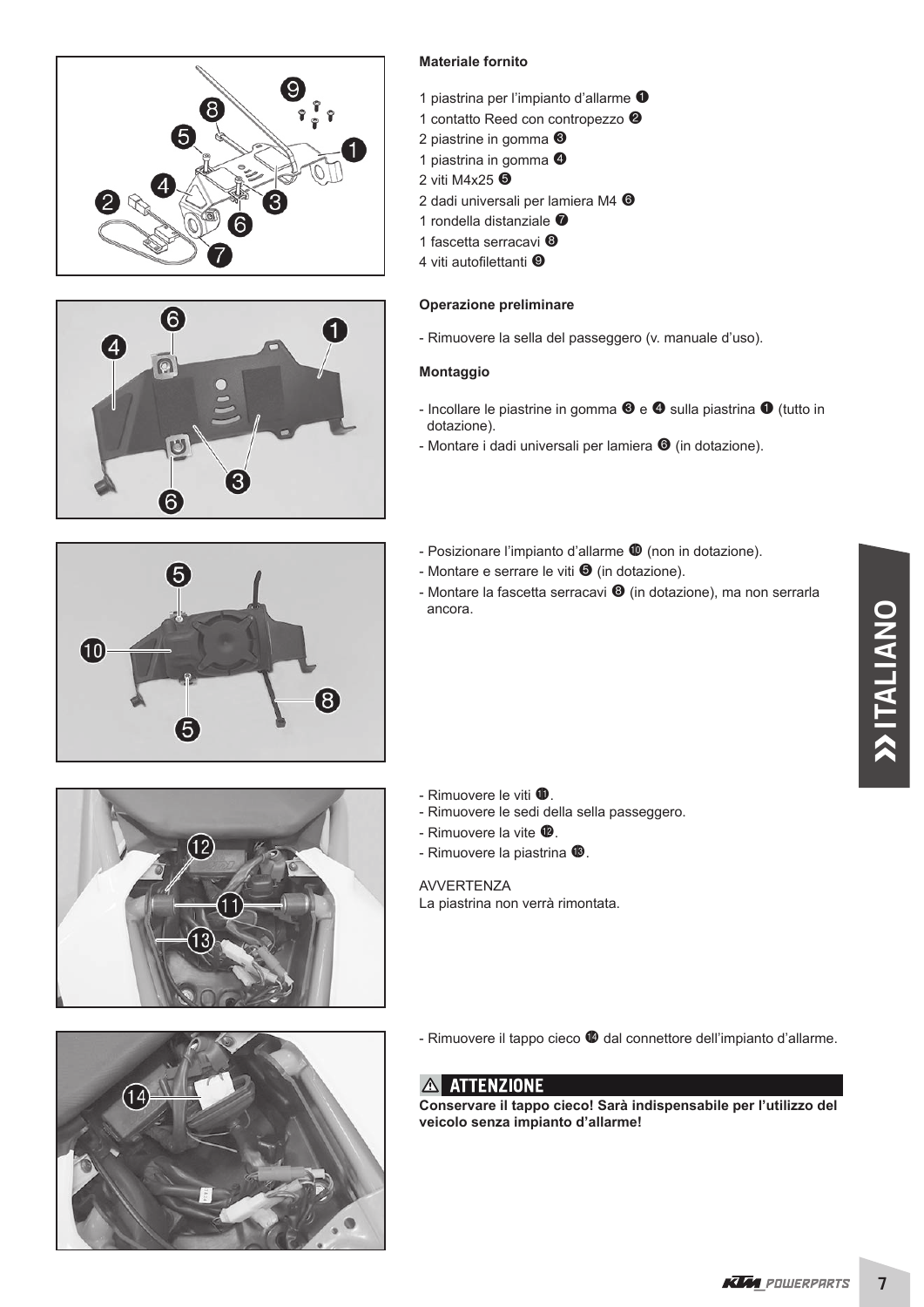

- Collegare il connettore dell'impianto d'allarme.
- Posizionare la protezione  $\mathbf{\Phi}$ .
- Serrare la fascetta serracavi  $\mathbf{\Theta}$ .



- Posizionare la piastrina  $\bullet$  con la rondella distanziale  $\bullet$  (in dotazione). Il cavo si trova al di sopra della piastrina (v. freccia).

- Montare la vite  $\bullet$ , ma non serrarla ancora.
- Montare le sedi della sella passeggero con le viti  $\Phi$  e serrare a 15 Nm.
- Serrare la vite  $\mathbf{\Phi}$ .

- Collegare il connettore  $\Phi$  del contatto Reed  $\Phi$  (in dotazione).
- Incollare il contatto Reed <sup>o</sup> come mostrato e, se necessario, montare e serrare le viti autofilettanti  $\mathbf{\Theta}$  (in dotazione).



- Incollare il contatto Reed <sup>2</sup> sulla sella passeggero come mostrato e, se necessario, montare e serrare le viti autofilettanti <sup>o</sup> (in dotazione).

#### **AVVERTIMENTO**

**Disporre tutti i cavi correttamente e in modo che non rischino di venire piegati o bloccati in alcun modo!**

#### **Operazione conclusiva**

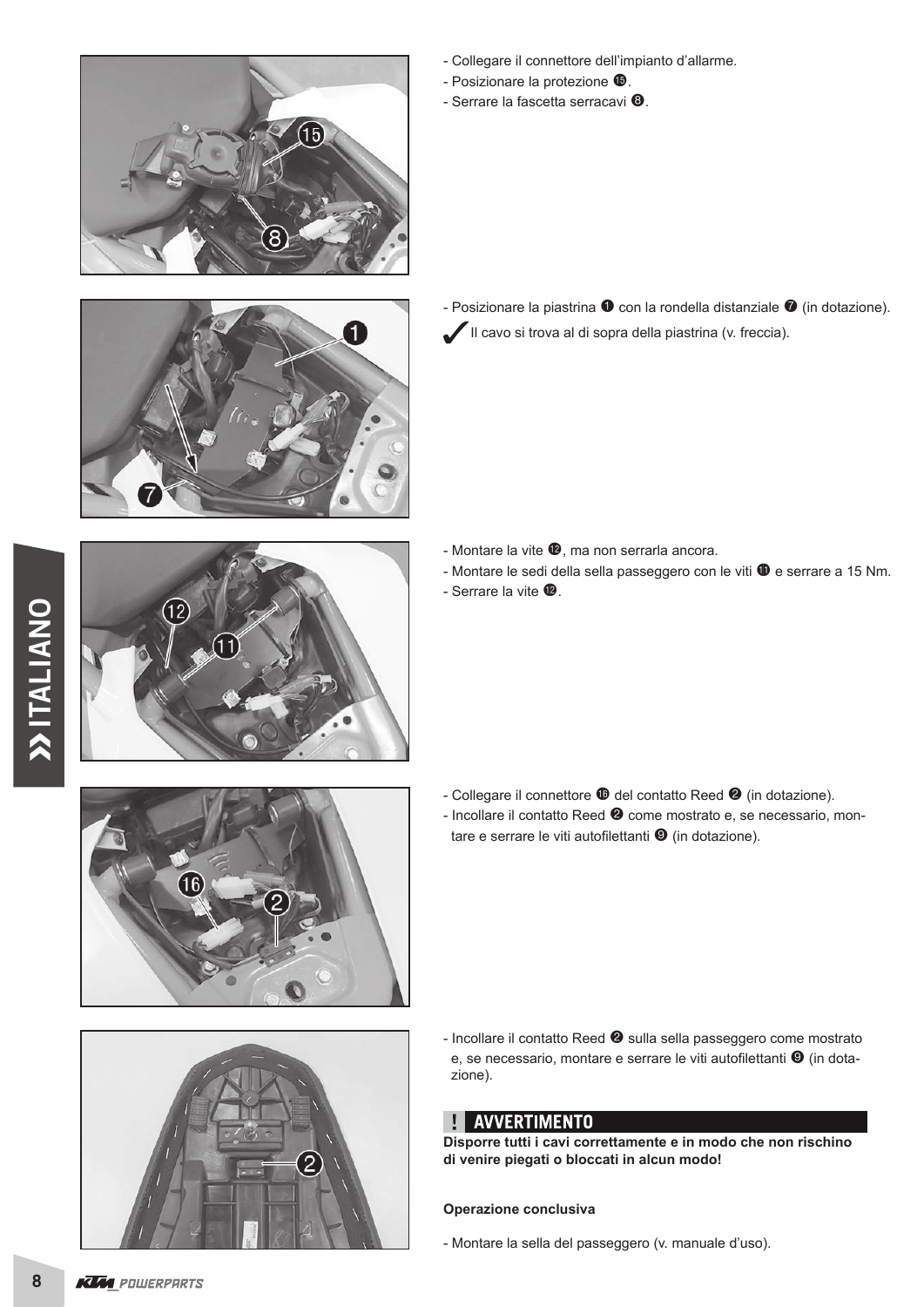





- 1x tôle de fixation pour alarme  $\bullet$
- 1x interrupteur reed avec contre-pièce  $\bullet$
- 2x supports caoutchouc <sup>®</sup>
- 1x support caoutchouc <sup>4</sup>
- 2x vis M4x25 $\Theta$
- 2x écrous multifonctions M4 <sup>O</sup>
- 1x rondelle d'écartement <sup>7</sup>
- 1x serre-câble <sup>3</sup>
- 4x vis autotaraudeuses <sup>O</sup>

#### **Travaux préalables**

- Déposer la selle passager (voir le manuel d'utilisation).

#### **Montage**

- Coller les supports caoutchouc  $\bullet$  et  $\bullet$  sur la tôle de fixation  $\bullet$ (tous fournis).
- Installer les écrous multifonctions  $\bullet$  (fournis).



- Positionner l'alarme  $\Phi$  (non fournie).
- Mettre les vis  $\bigcirc$  (fournies) en place et les serrer.
- Mettre en place les serre-câbles <sup>o</sup> (fournis) sans les serrer.





- Retirer les vis  $\mathbf{\oplus}$ .
- Retirer les fixations destinées à la selle passager.
- Retirer la vis  $\mathbf{\Phi}$ .
- Retirer la tôle de fixation  $\mathbf{\Phi}$ .

#### REMARQUE

La tôle de fixation ne doit pas être remontée.

- Enlever la fiche isolante <sup>(6</sup> du connecteur de l'alarme.

### **A ATTENTION**

Conserver soigneusement la fiche isolante. Celle-ci est indis**pensable en cas d'utilisation sans alarme.**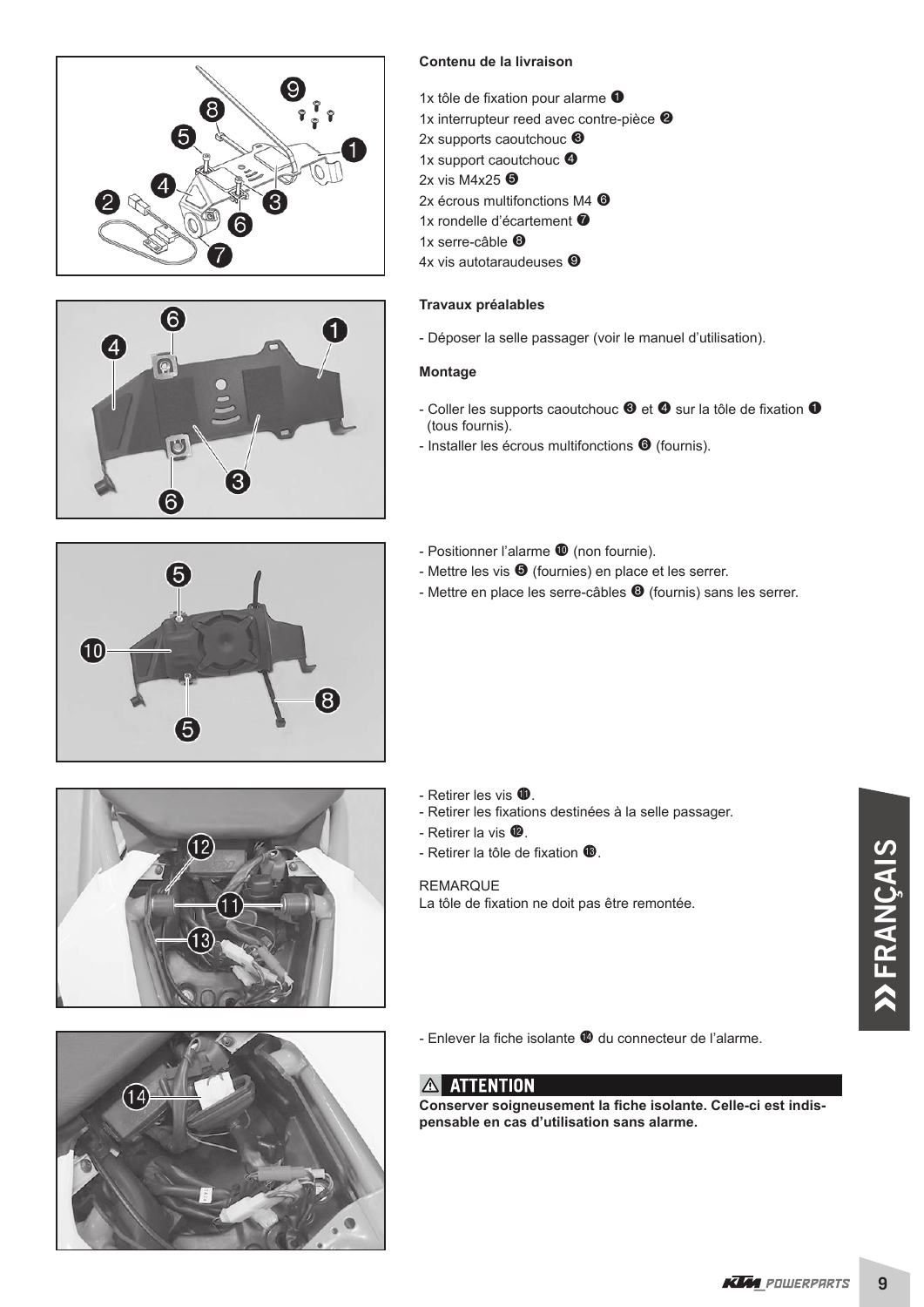

- Positionner le capuchon  $\mathbf{\Phi}$ .
- $-$  Serrer le serre-câble  $\mathbf{\Theta}$ .





- Positionner la tôle de fixation  $\bullet$  avec la rondelle d'écartement  $\bullet$  (fournie).
	- Le câble est posé au-dessus de la tôle de fixation (cf. flèche).



16

- Mettre la vis  $\bullet$  en place mais sans la serrer.
- Mettre les fixations de la selle passager en place avec les vis  $\mathbf 0$  et serrer à 15 Nm.
- $-$  Serrer la vis  $\mathbf{\Phi}$ .

- Brancher le connecteur  $\bullet$  pour l'interrupteur reed  $\bullet$  (fourni).
- Coller l'interrupteur reed <sup>2</sup> comme le montre l'illustration et mettre, le cas échéant, les vis autotaraudeuses <sup>o</sup> (fournies) en place et les serrer.





- Coller l'interrupteur reed <sup>2</sup> à la selle passager comme le montre l'illustration et mettre, le cas échéant, les vis autotaraudeuses <sup>®</sup> (fournies) en place et les serrer.

#### **ATTENTION** Ţ

**Poser tous les câbles correctement et s'assurer qu'ils ne peuvent être ni pliés ni coincés.**

#### **Travaux ultérieurs**

- Monter la selle passager (voir le manuel d'utilisation).

 $10$ **KUM** POWERPARTS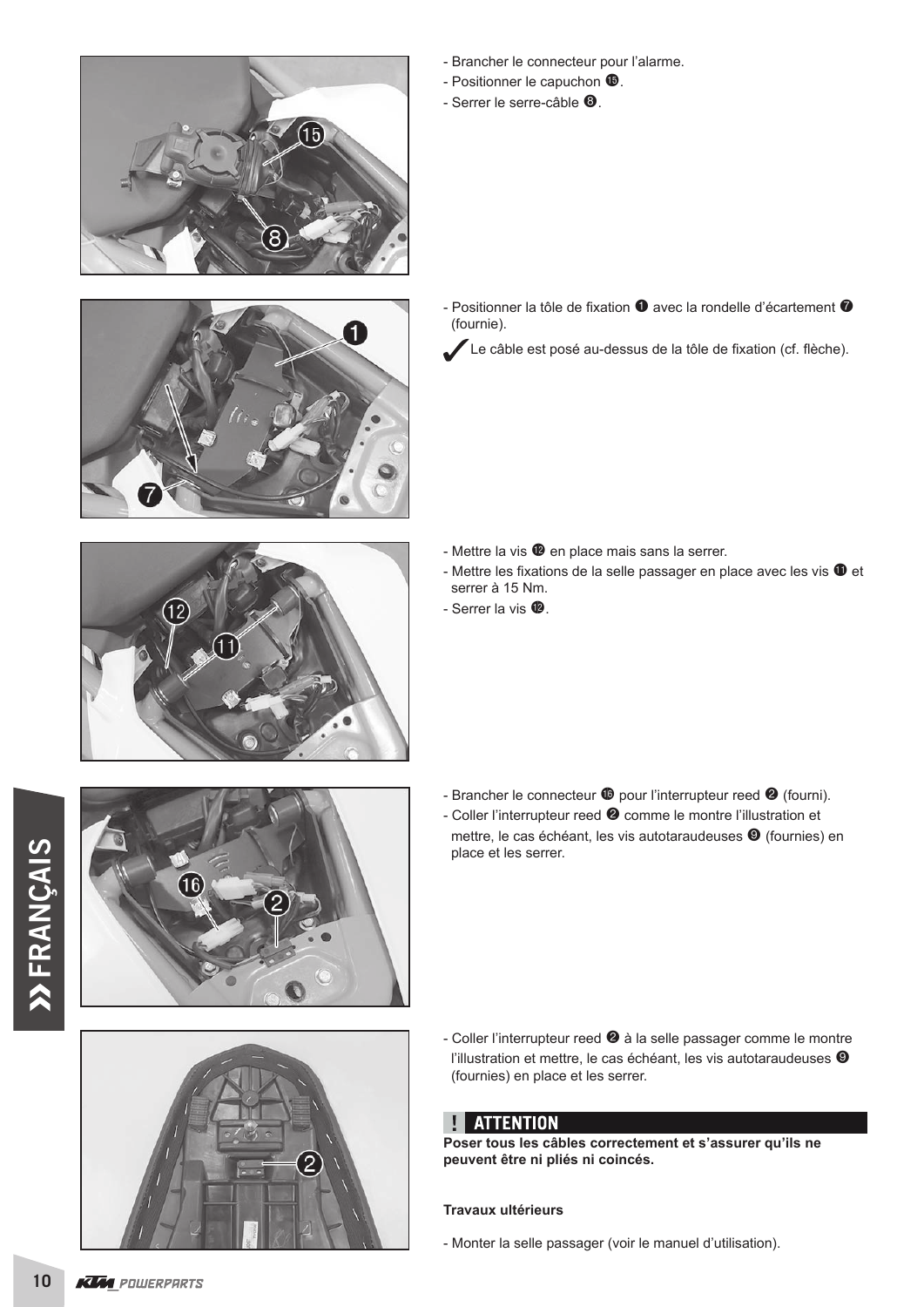



#### **Materiale fornito**

- 1 piastrina per l'impianto d'allarme  $\bullet$
- 1 contatto Reed con contropezzo <sup>2</sup>
- 2 piastrine in gomma <sup>6</sup>
- 1 piastrina in gomma <sup>O</sup>
- 2 viti M4x25 **O**
- 2 dadi universali per lamiera M4 <sup>O</sup>
- 1 rondella distanziale <sup>7</sup>
- 1 fascetta serracavi <sup>®</sup>
- 4 viti autofilettanti <sup>O</sup>

#### **Operazione preliminare**

- Rimuovere la sella del passeggero (v. manuale d'uso).

#### **Montaggio**

- Incollare le piastrine in gomma  $\mathbf{\Theta}$  e  $\mathbf{\Theta}$  sulla piastrina  $\mathbf{\Theta}$  (tutto in dotazione).
- Montare i dadi universali per lamiera  $\bullet$  (in dotazione).
- 6 (10  $\overline{\mathbf{8}}$ 5
- Posizionare l'impianto d'allarme  $\Phi$  (non in dotazione).
- Montare e serrare le viti  $\bullet$  (in dotazione).
- Montare la fascetta serracavi  $\Theta$  (in dotazione), ma non serrarla ancora.

- Rimuovere le viti  $\Phi$ .
- Rimuovere le sedi della sella passeggero.
- Rimuovere la vite  $\mathbf{\Phi}$ .
- Rimuovere la piastrina <sup>(6)</sup>.

AVVERTENZA La piastrina non verrà rimontata.



 $12$ 

- Rimuovere il tappo cieco  $\bullet$  dal connettore dell'impianto d'allarme.

**Conservare il tappo cieco! Sarà indispensabile per l'utilizzo del veicolo senza impianto d'allarme!**

 $11$ 

### A ATENCION